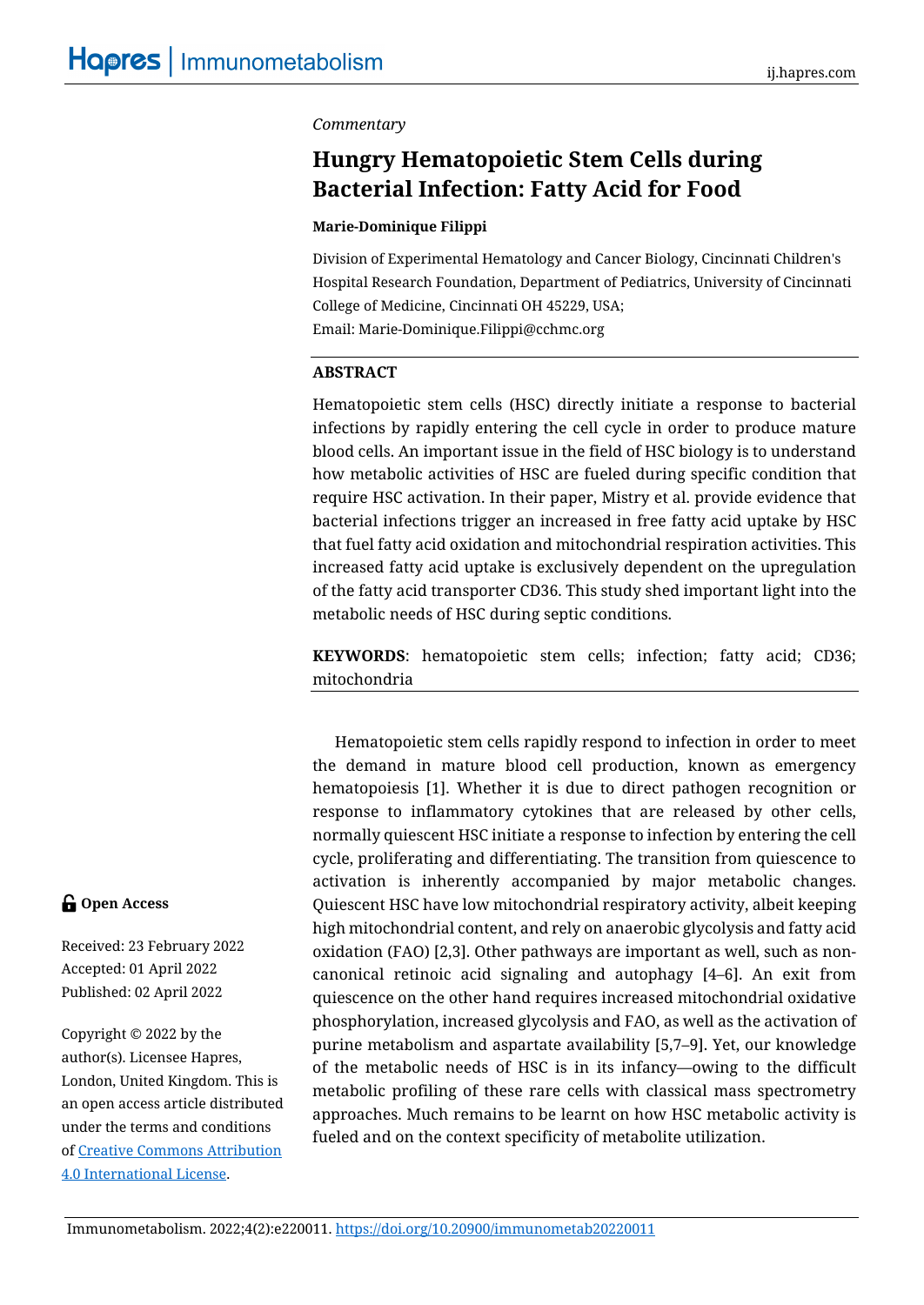Fatty acid oxidation is a cyclical reaction to break down fatty acids (2 carbons by cycle) into acetyl-CoA. FAO occurs mainly in the mitochondria or into peroxisomes for very long chains FA. FAs are taken up by cells via plasma membrane transporters, are catalyzed into fatty acyl-CoA molecules and then transferred into mitochondria via the mitochondrial carnitine palmitoyltransferase I (CPT1). Acetyl-CoA generated from FAO can enter the tricarboxylic acid (TCA) cycle to fuel oxidative phosphorylation coupled with energy production [10]. FAO is critically important for HSC maintenance and for the differentiation of their progeny. FAO can be utilized both to maintain HSC quiescence and for HSC self-renewal during HSC expansion ex vivo [7,11]. While the importance of FAO for HSC homeostasis is established, how FA enter HSC is largely unknown. Equally importantly, how HSC use FAO during emergency hematopoiesis is unknown.

In their recent publication, Mistry et al. show that uptake of free FA (FFA) by HSC drastically increases after *S. typhimurium* infection—hence, leading to an increase in FAO, OXPHOS and energy production [12]. They used a luciferase reporter system to measure real-time FFA uptake in vivo as well as BODIPY-dodecanoic acid fluorescent probe, allowing them to show that HSC and multipotent progenitors (HSPC) all acquire FFA in response to bacterial infection in vivo. There are several ways for a cell to take up FFA, including CD206, CD36, fatty-acid-binding proteins and fattyacid transport proteins. Quite interestingly, they identify CD36 as the specific FFA transporter responsible for increased FFA uptake during infection. Only CD36 expression was upregulated in response to LPS or infection in HSPC. CD36 is a class B scavenger receptor that bind multiple ligands, including oxidized LDL, fatty acids, collagen, thrombospondin, and anionic phospholipids. It is also known as platelet glycoprotein 4, and is highly expressed in erythroid progenitors. Mistry et al. used elegant orthogonal approaches to demonstrate the functional importance of CD36 and FAO in HSC response to infections, including a specific inhibitor of CD36 (sulfosuccinimidyl), the inhibitor of FAO etomoxir, and hematopoietic progenitors expressing a *cpt1a*-knock-down construct. In each case, blocking CD36-driven FFA uptake and subsequent FAO in hematopoietic progenitors blocked HSPC expansion and emergency hematopoiesis during infection. As a result, mice were more susceptible to liver injury and succumbed to infection. Reciprocal mouse transplant experiments using genetic CD36-deficiency confirmed the HSPC cell autonomous nature of this pathway [12]. Hence, HSCs have increased reliance on FAO for their expansion in response to bacterial infection (Figure 1).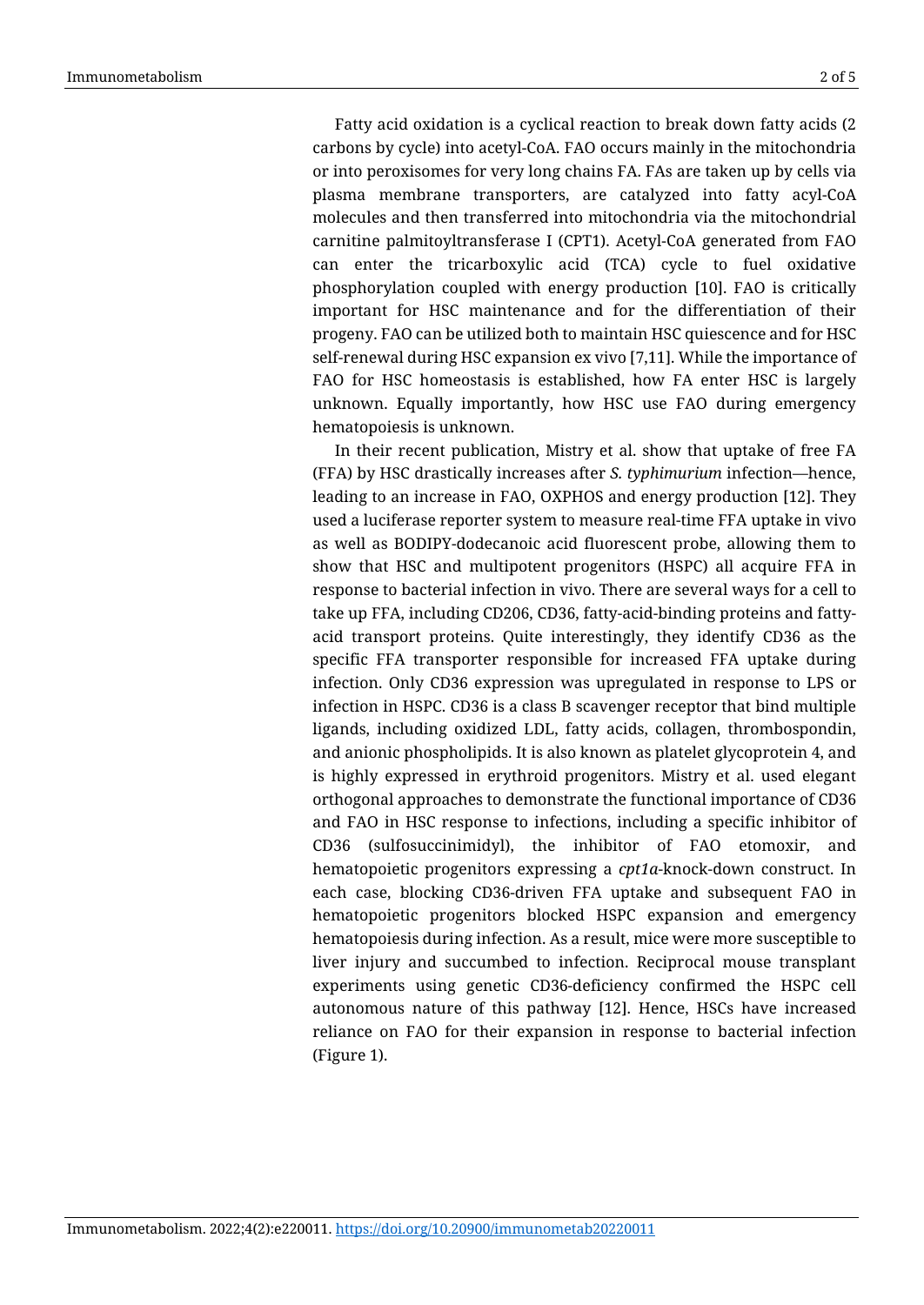

**Figure 1**. **HSPC response to bacterial infection**. Following bacterial infection, hematopoietic stem and progenitor cells upregulate CD36 expression and take up free fatty acid (FFA) that are likely released in the bone marrow by adipocytes in response to inflammatory cytokines IL6. As a result, HSCs rely on fatty oxidation for their energy demand to expand the pool of HSPC and produce mature blood cells in order to protect the body against the infection.

Interestingly, CD36 seems specifically needed for FFA uptake by HSC in response to infection but not in other stress conditions that still rely on FAO. CD36 is not expressed in HSC at steady state, and CD36-deficiency does not alter HSC repopulation potential in non-infection related context such as classical transplant studies. Not only do CD36<sup>−/−</sup> HSCs possess full regenerative potential, CD36<sup>−</sup>/<sup>−</sup> HSCs also produce a balanced myeloidlymphoid graft, indicating that CD36-driven FFA uptake in HSCs is a specific response to LPS and bacterial infection [12]. Broadly, CD36 is also critically important for tumor development. During blast crisis chronic myeloid leukemia, CD36 expression segregates leukemic stem cells (LSCs) into 2 metabolically and functionally distinct populations. CD36-positive LSCs have high FAO activity, have a quiescent phenotype and are poised to resist chemotherapy in adipose-enriched environment [13]. Together, these findings are important as it means that CD36 plays a role in HSPC functions in a very specific context-dependent manner. CD36-mediated FFA uptake may offer a therapeutic window for use in emergency condition related to infections. As noted above, CD36 can also bind other ligands, the functions of which during infections is currently unknown and will be important to examine.

The source of FFA in the bone marrow during infection is unknown. In the case of leukemia, the adipose tissue is highly lipolytic releasing FFA to be taken up by LSCs—thus generating a pro-tumoral microenvironment [13,14]. As noted by the authors, the bone marrow environment is rich in adipocytes, which normally represent a biologically active energy storage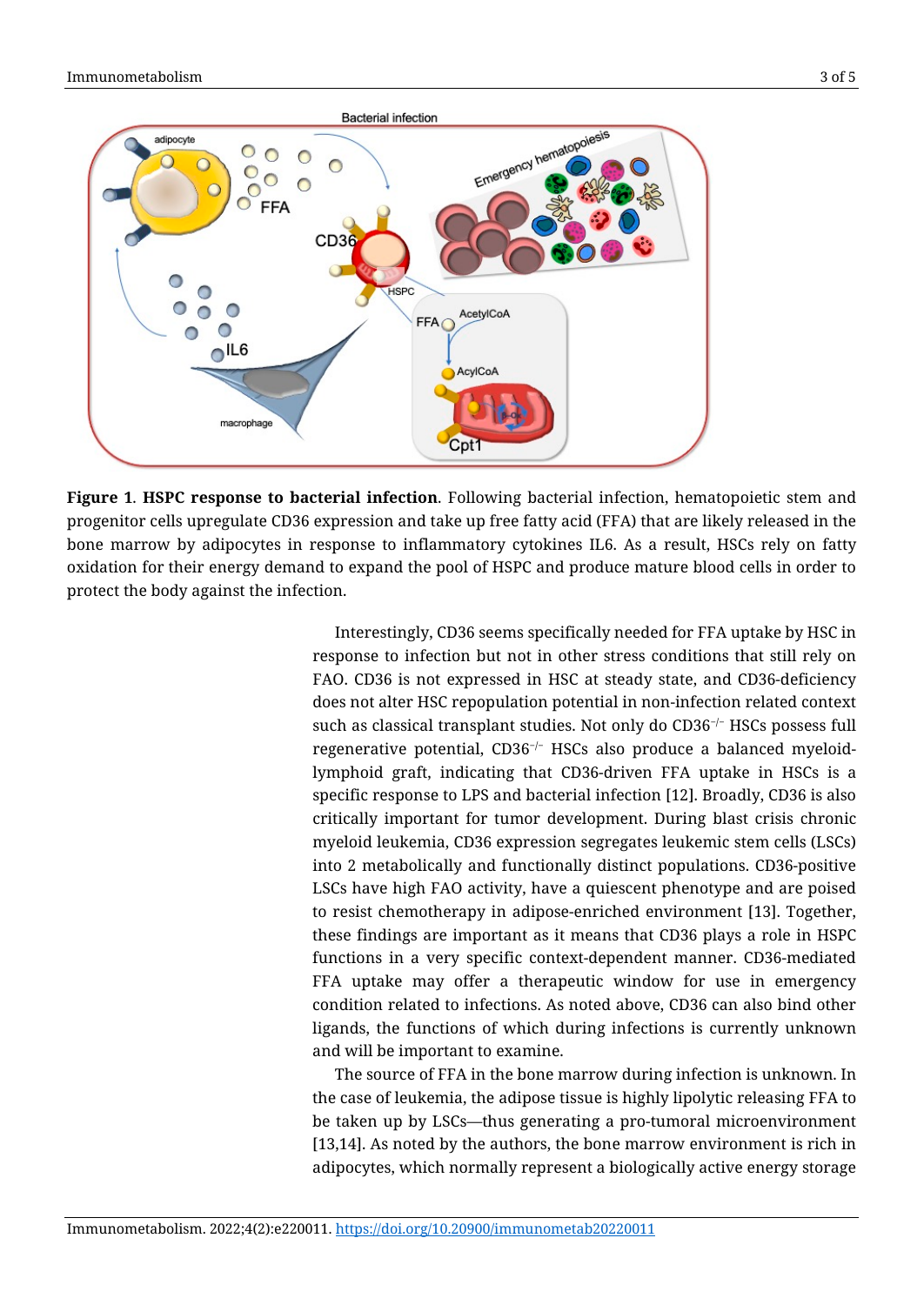for maintaining HSC homeostasis. In the context of infection, adipocytes may also be the source of FFA, but perhaps indirectly via the inflammatory cytokine, interleukin 6 (IL6) [12]. Indeed, IL6 can control the uptake and release of FAs from adipocytes. It will be important to examine this further and identify exactly what fuels HSC FAO during infection as well as in other contexts. In addition, how FFA are used beyond oxidation in the mitochondria will need to be explored. FFA can be incorporated into cellular membranes modifying their organization and cooperating with membrane cholesterol. Most notably, cholesterol efflux via a different class of lipid transporters, Abca1 and Abcg1, is critically important for HSPC proliferation during atherosclerosis. In this context, a change in cholesterol membrane composition is needed for the formation of cholesterol-rich lipid rafts in order to facilitate cytokine signaling [15]. A link between FFA and cholesterol in the context of HSPC proliferative response to infections will be important to examine.

This study brings into focus several important questions: how a change in fatty bone marrow environment and nutrient availability impact HSC response to bacterial infections, what happens during chronological aging, which is accompanied by an increase in adipocyte content, or during obesity and metabolic disorders? How do changes in FFA availability reprogram HSC metabolism? Equally important will be to understand what fuels FAO, what is the source of FFA, and how HSC take up FFAs to maintain HSC functions at steady state or under non-infection related regenerative conditions. Answering these questions is critical to exploit the metabolic needs of HSC during emergency hematopoiesis for clinical purposes.

## **CONFLICTS OF INTEREST**

The author declares no conflict of interest.

### **FUNDING**

This work was supported by NIH 1R01HL151654 to MDF.

#### **REFERENCES**

- 1 Demerdash Y, Kain B, Essers MAG, King KY. Yin and Yang: The dual effects of interferons on hematopoiesis. Exp Hematol. 2021 Apr;96:1-12.
- 2 Filippi MD, Ghaffari S. Mitochondria in the maintenance of hematopoietic stem cells: new perspectives and opportunities. Blood. 2019 May 2;133(18):1943-52.
- 3 Ito K, Suda T. Metabolic requirements for the maintenance of selfrenewing stem cells. Nature reviews. Nat Rev Mol Cell Biol. 2014 Apr;15(4):243-56.
- 4 Ho TT, Warr MR, Adelman ER, Lansinger OM, Flach J, Verovskaya EV, et al. Autophagy maintains the metabolism and function of young and old stem cells. Nature. 2017 Mar 9;543(7644):205-10.